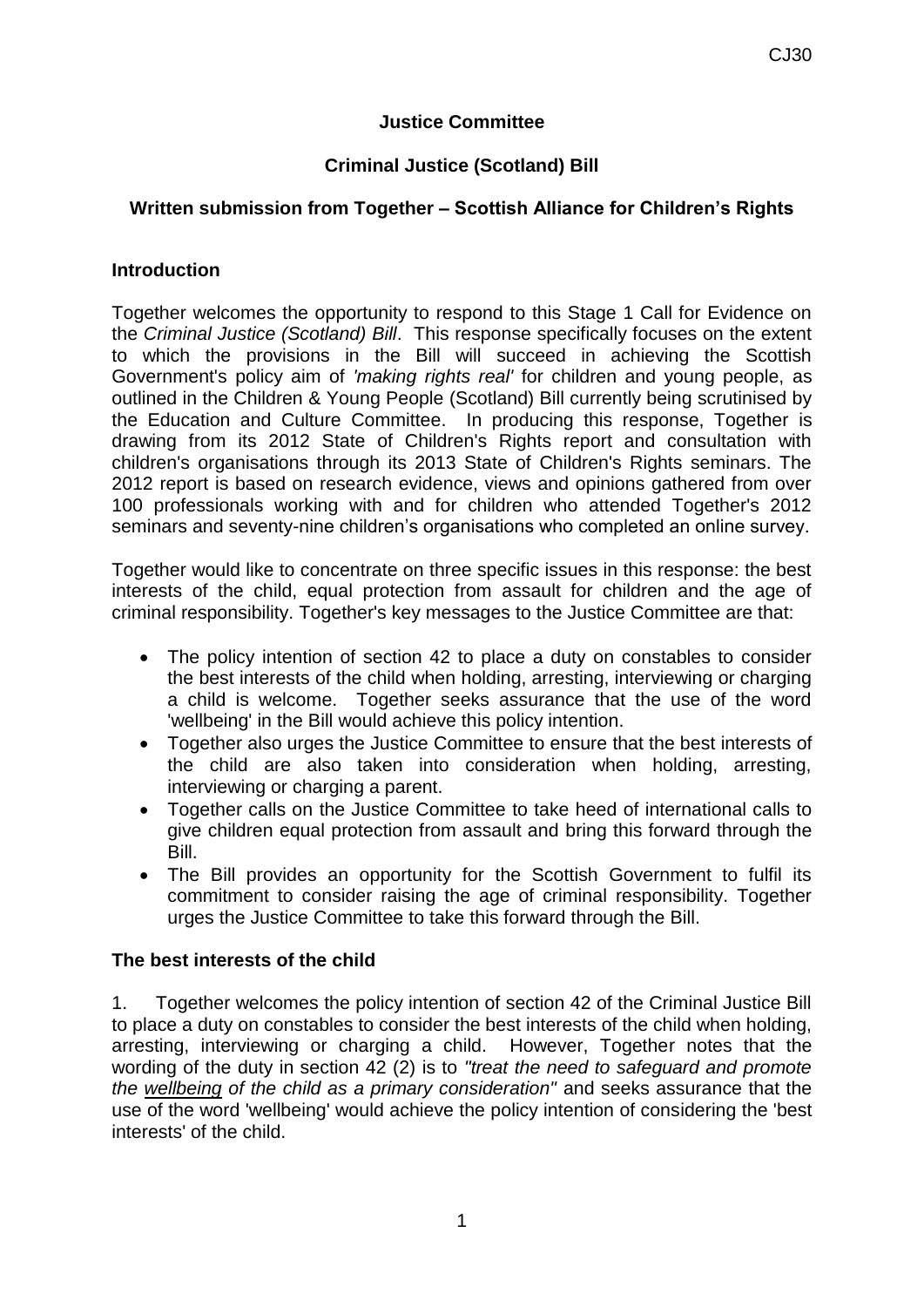*2.* Considering the best interests of the child helps to progress a recommendation made by the UN Committee of the Rights of the Child to the UK in 2008 to *"take all appropriate measures to ensure that the principle of the best interests of the child, in accordance with article 3 of the Convention, is adequately integrated in all legislation and policies which have an impact on children, including in the area of criminal*  justice and immigration<sup>"</sup>. Article 3 of the UNCRC states that "the best interests of *the child shall be a primary consideration in all actions affecting children"<sup>2</sup>* .

*3.* Together would be keen that the Scottish Government takes into consideration the best interests of the child throughout the Criminal Justice (Scotland) Bill and not only within section 42. The adult criminal justice system can often fail to acknowledge the wider impact that decisions can have on children. For example, the decision to send a parent to prison is likely to have a tremendous impact on a child. Together would like to bring the Justice Committee's attention to a recommendation made to the UK in the 2012 Universal Periodic Review process by Slovenia to *"ensure that the best interests of the child are taken into account when arresting, detaining, sentencing or considering early release for a sole or primary carer of the child..."<sup>3</sup>*

4. Each year in the UK, more children experience a parent's imprisonment than a parent's divorce. Children's experience of a family member's imprisonment can be similar to experiencing bereavement, and its effects may include the child 'acting out' or becoming withdrawn, deterioration in performance at school, being bullied or becoming the bully, and increased risk of substance misuse. Children with a family member in prison suffer from serious mental health issues at three times the rate of other children and are at higher risk of offending and of ending up in prison themselves.

5. Following its Day of General Discussion in September 2011, the UN Committee on the Rights of the Child reiterated that children of prisoners have the same rights as other children and that State parties should *"…ensure that the rights of children with a parent in prison are taken into account from the moment of the arrest of their parent(s) and by all actors involved in the process and at all its stages, including law enforcement, prison service professionals, and the judiciary"<sup>4</sup> .* Decisions that have a direct impact on children, such as the imprisonment of a parent, fail to take the child's best interests into account as a primary consideration. **Together would urge the Justice Committee to consider ensuring that the best interests of the child are also taken into consideration when holding, arresting, interviewing or charging a parent.**

**.** 

*<sup>1</sup>* Committee on the Rights of the Child (2008). Concluding Observations: United Kingdom of Great Britain and Northern Ireland (CRC/C/GBR/CO/4). No 27.

<sup>&</sup>lt;sup>2</sup> United Nations (1989). Convention on the Rights of the Child. Article 3.

*<sup>3</sup>* United Nation Human Rights Council (2012). Report of the Working Group on the Universal Periodic Review United Kingdom of Great Britain and Northern Ireland.

*<sup>4</sup>* UN Committee on the Rights of the Child (2012). Report and Recommendations of the Day of General Discussion on Children of Incarcerated Parents, para 33.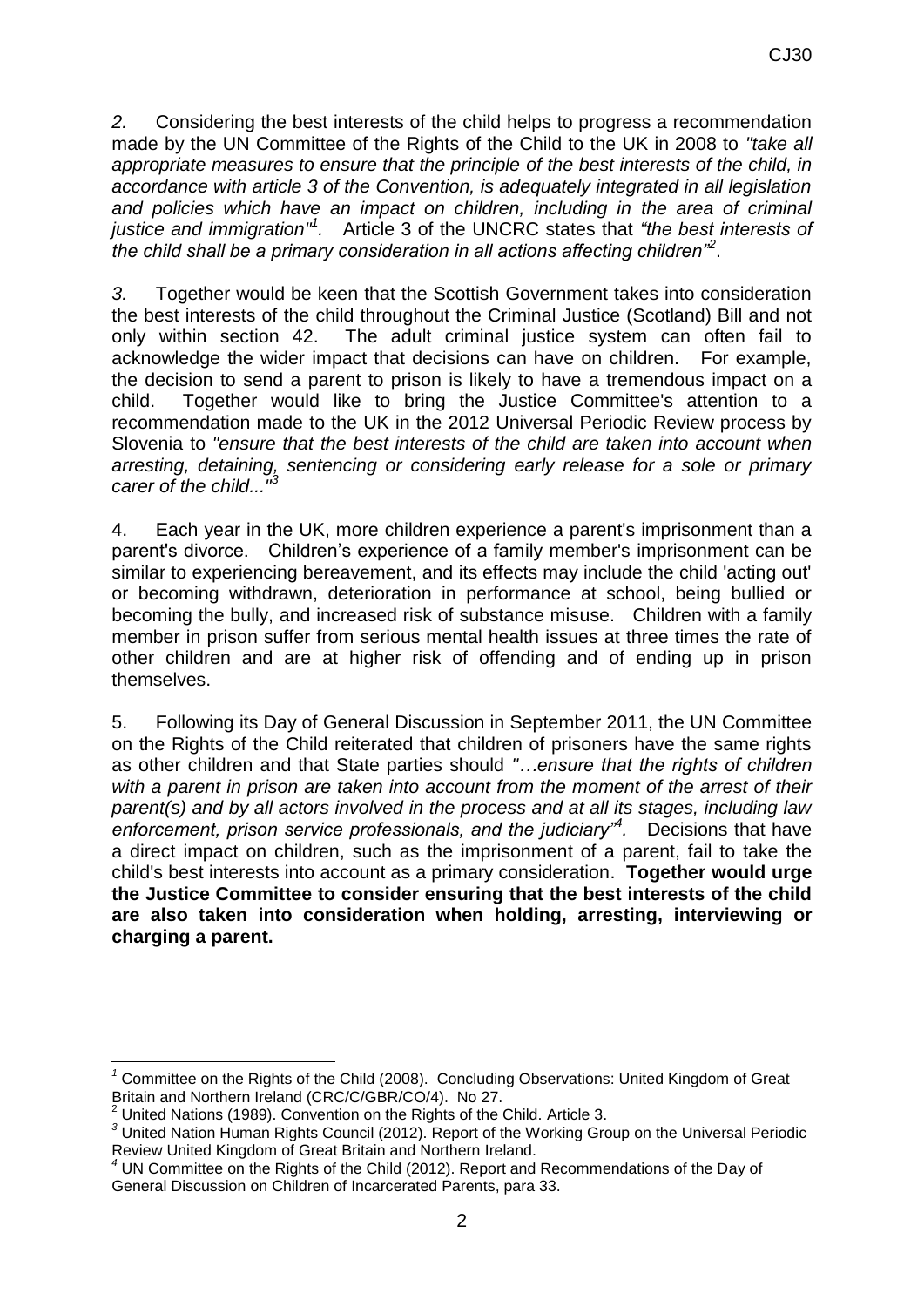#### **Equal protection from assault**

6. In Scotland, the continued acceptance of hitting children is detrimental to attempts to protect children from physical abuse. The current acceptability of physical punishment within Scots' law means that children do not have the same level of protection from violence under the law as adults. Section 12(i) of Children and Young Persons (Scotland) Act 1937 preserved the rights of parents, teachers and others with lawful charge of or control over the child to administer punishment. The Children (Scotland) Act 1995 requires that, in exercising this right, adults must act in 'the interests of the child'. While outlawing the assault, ill-treatment or neglect of a child, the 1937 Act therefore permitted the physical punishment of children as 'reasonable chastisement'. In 2003, the Scottish Parliament passed the Criminal Justice (Scotland) Act. Section 51 of that Act prevents adults using implements, delivering blows to the head and shaking children as a physical punishment. While these specific practices are now prohibited, parents are still protected by the law when they physically punish a child.

7. Together would like to bring the Justice Committee's attention to one of the UN Committee on the Rights of the Child's recommendations to the UK in 2008 to *"prohibit as a matter of priority all corporal punishment in the family, including through the repeal of all legal defences*" 5 . This recommendation has recently been repeated by a number of countries through the 2012 review of the UK through the Universal Periodic Review:

*"Take measures to ensure the freedom of children from physical punishment in accordance with the Convention on the Rights of the Child."* (Norway) *"Introduce a ban on all corporal punishment of children as recommended by the CRC and other treaty bodies*" (Finland)

*"Reconsider its position about the continued legality of corporal punishment of children" 6 .* (Sweden)

In addition, in May 2013, the UN Committee Against Torture recommended that *"the State party prohibits corporal punishment of children in all settings…repealing all legal defences currently in place, and further promote positive non-violent forms of discipline via public campaigns as an alternative to corporal punishment.*"

8. Despite these repeated calls from UN treaty bodies and the UK's examination under the Universal Periodic Review, children in Scotland still do not have the same protection from assault as adults in law. Children's organisations continue to raise the need for the removal of the defence of 'justifiable' assault' and for the promotion of positive, non-violent parenting methods. Together's 2011 State of Children's Rights report recommended that any form of physical violence against a person under 18 should be a criminal offence and that the Scottish Government should remove the defence of 'justifiable assault.'<sup>8</sup> Together's 2012 State of Children's

<sup>1</sup>  $5$  Committee on the Rights of the Child (2008). Concluding Observations: United Kingdom of Great Britain and Northern Ireland (CRC/C/GBR/CO/4). No 42a,

UN Human Rights Council (2012). Report of the Working Group on the Universal Periodic Review United Kingdom of Great Britain and Northern Ireland<br>7 Dere 27 http://www.2.obebr.org/onglish/bodies/ost/o

Para 27<http://www2.ohchr.org./english/bodies/cat/cats50.htm>

<sup>8</sup> Together (2011) State of Children's Rights report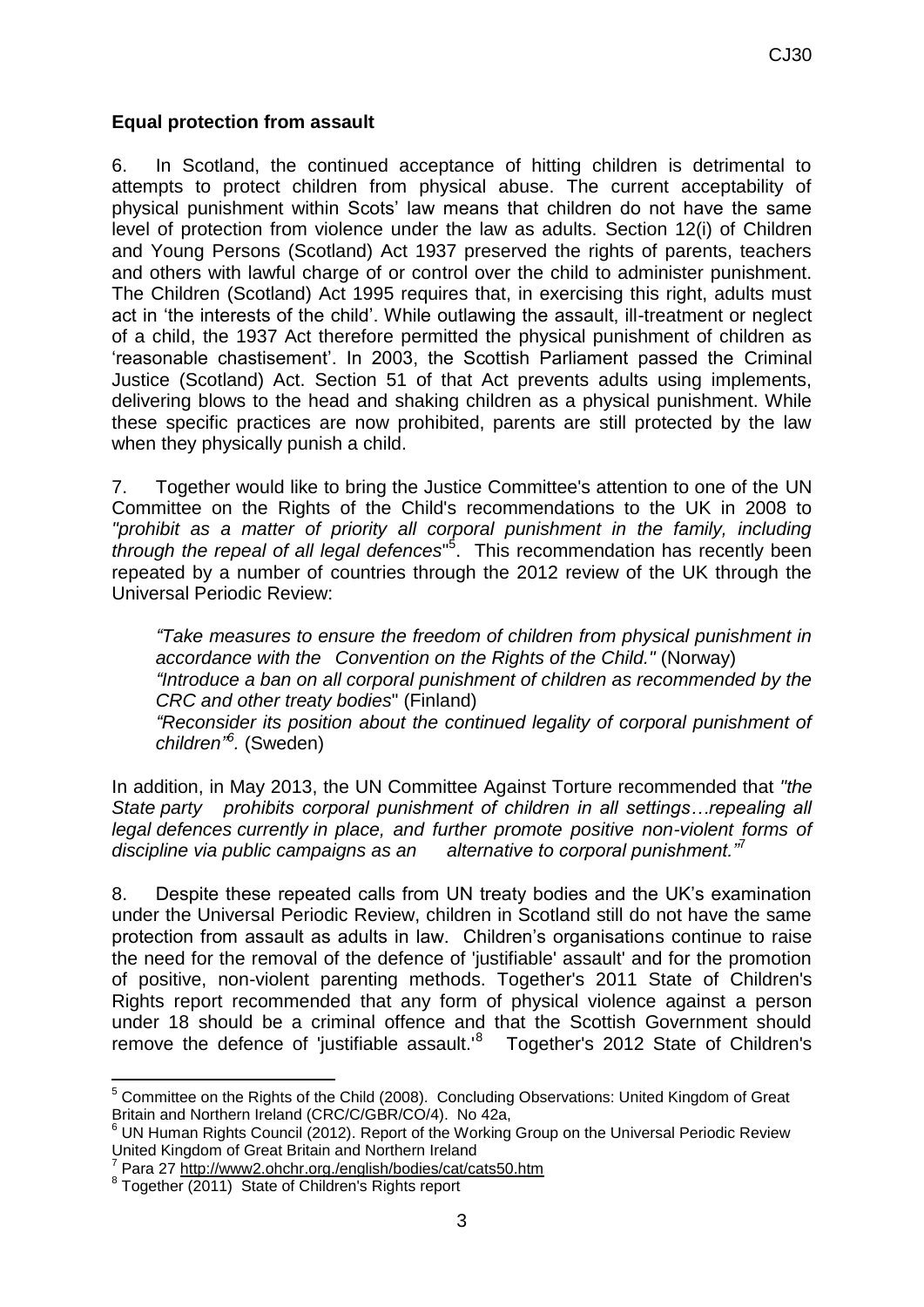Rights report recommended that children be given equal protection from assault in  $law<sup>9</sup>$ 

9. The current 'justifiable assault' defence undermines the work that professionals are doing with families on positive parenting. The Scottish Government needs to promote positive approaches to discipline within their ongoing policy programmes and public information campaigns. Parents and carers need to be equipped with alternative forms of behaviour management techniques in order to allow then to support and manage difficult behaviour.

10. More than half of the Council of Europe's 47 member states have either achieved full prohibition or committed themselves to do so soon. Among the 27 EU states, just four – the UK among them – have neither prohibited nor committed themselves to do so.<sup>10</sup> If the Scottish Government is serious about its commitment to make Scotland "the best place to grow up", it needs to give children equal protection from assault in law.

## **Age of criminal responsibility**

11. Together would like to bring the Justice Committee's attention to one of the UN Committee on the Rights of the Child's recommendations to the UK in 2008 to *"raise the minimum age of criminal responsibility in accordance with the Committee's General Comment n° 10.*<sup>"1</sup> This recommendation has recently been repeated by a number of countries through the 2012 review of the UK through the Universal Periodic Review:

*"Consider the possibility of raising the minimum criminal age".* (Belarus) *"Consider the possibility of raising the age of criminal responsibility for minors" <sup>12</sup>*.(Chile)

12. As reported in the 2011 State of Children's Rights report, the age of criminal responsibility in Scotland currently remains one of the lowest in Europe.<sup>13</sup> The introduction of a minimum age for prosecution set at 12 through the Criminal Justice and Licensing (Scotland) Act 2010 reflects a recognition that the children's hearings system is the appropriate place to do so, rather than the criminal justice system. However, Scotland's very low age of criminal responsibility remains in statute and the 'criminal justice consequences' of referral to the children's hearings system on the offence ground, such as a criminal record, will persist for a number of children as young as 8 even after further changes made in the Children's Hearings (Scotland) Act 2011 come into force.

 $\overline{\phantom{a}}$ <sup>9</sup> Together (2012) State of Children's Rights report

<sup>&</sup>lt;sup>10</sup> Within the EU, 17 states have banned it completely and another 6 are committed to doing so. Only four countries in the EU have neither achieved this reform nor committed to it: France, Belgium, the UK and Malta.

<sup>&</sup>lt;sup>11</sup> Committee on the Rights of the Child (2008). Concluding Observations: United Kingdom of Great Britain and Northern Ireland (CRC/C/GBR/CO/4). No 78a-h.

<sup>&</sup>lt;sup>12</sup> UN Human Rights Council (2012). Report of the Working Group on the Universal Periodic Review United Kingdom of Great Britain and Northern Ireland

<sup>&</sup>lt;sup>13</sup> Together (2011) State of Children's Rights report